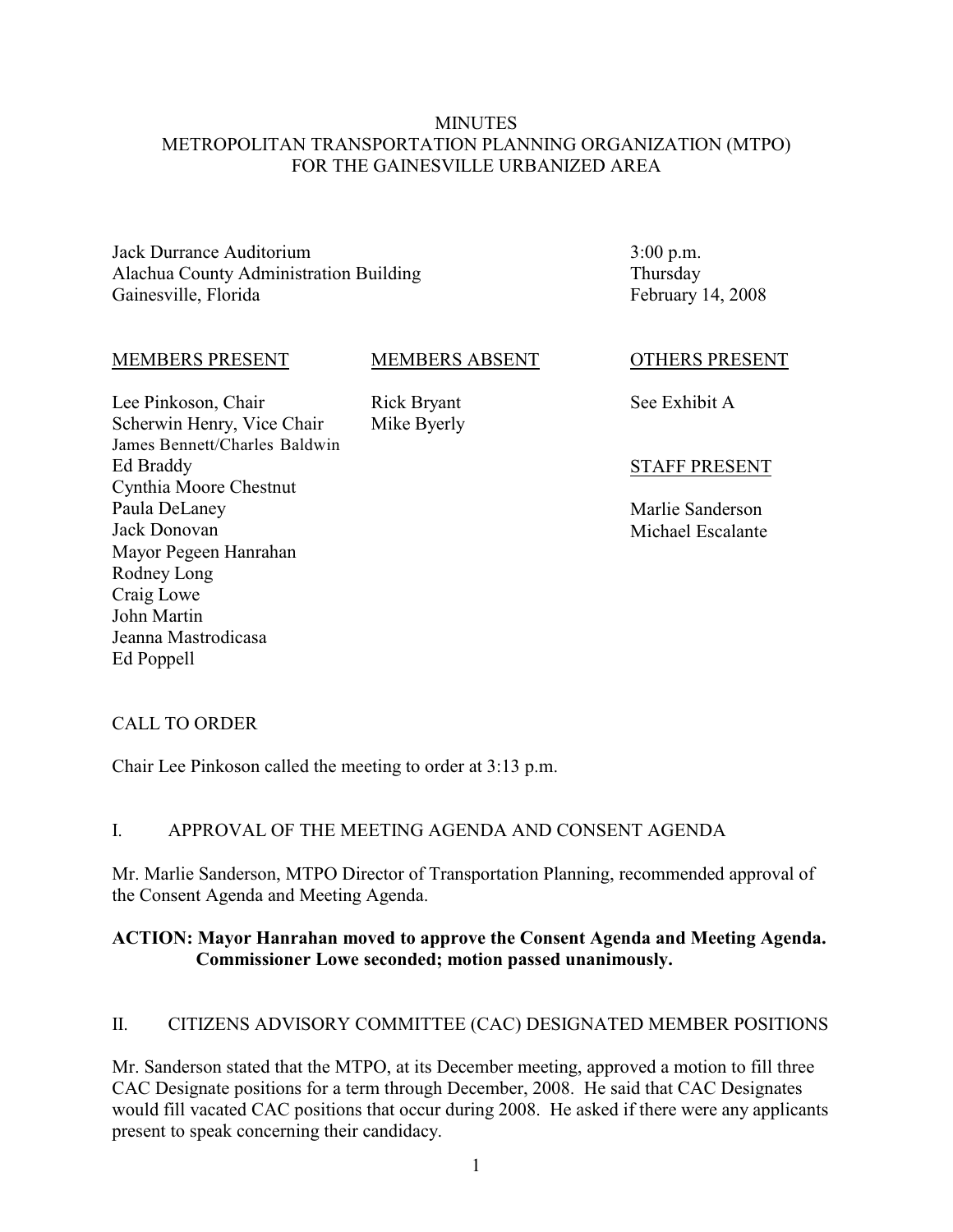Mr. Harvey Budd spoke regarding his candidacy for the CAC.

Mr. Sanderson conducted a rollcall vote and reported the results.

# **ACTION: Commissioner Braddy moved to appoint Brooke Bass, Harvey Budd and George Fletcher as a CAC Designate for a term through December, 2008. Commissioner Chestnut seconded; motion passed unanimously.**

# III. ALACHUA COUNTY ENERGY CONSERVATION STRATEGIES COMMISSION (ECSC)

Mr. Sanderson stated that the ECSC requested an opportunity to present information on several issues that may affect the community in the future.

Ms. Penny Wheat, ECSC Chair, discussed ECSC concerns regarding the U.S. General Accountability Office February 2007 report, *CRUDE OIL Uncertainty about Future Oil Supply Makes It Important to Develop a Strategy for Addressing a Peak and Decline in Oil Production*.

Mr. Warren Nielsen, ESCS Transportation and Land Use Subcommittee Chair, discussed the ECSC recommendation. He also announced a light rail project presentation, "A City in Motion," at the Florida Community Design Center on February  $18<sup>th</sup>$  at 6:00 p.m.

Ms. Wheat noted that ECSC made a presentation to the County Commission on January  $8<sup>th</sup>$  and that the presentation is available on the County's website in the Video On Demand section. She also announced that Dr. Neil Seldman, President of the Institute for Local Self-Reliance, who is the founder of "waste to wealth," will discuss wastestream materials being diverted into raw materials for manufacturing and providing local employment on Friday, February  $15<sup>th</sup>$  from 2:00 p.m. to 5:30 p.m. and Saturday, February  $16<sup>th</sup>$  from 10:00 a.m. to 12:30 p.m. She noted that the Friday session would be broadcast live on cable channel 12.

# **ACTION: Commissioner Lowe moved to direct MTPO staff to include in all future consultant transportation plan update scope of services a requirement that peak oil production and decline variables be reviewed and tested so as to:**

- **1. determine potential future transportation and land use scenarios necessary to mitigate local effects of peak oil production and decline; and**
- **2. recommend alternatives to accomplish transportation and land use mitigation strategies.**

**Commissioner Chestnut seconded; motion passed unanimously.**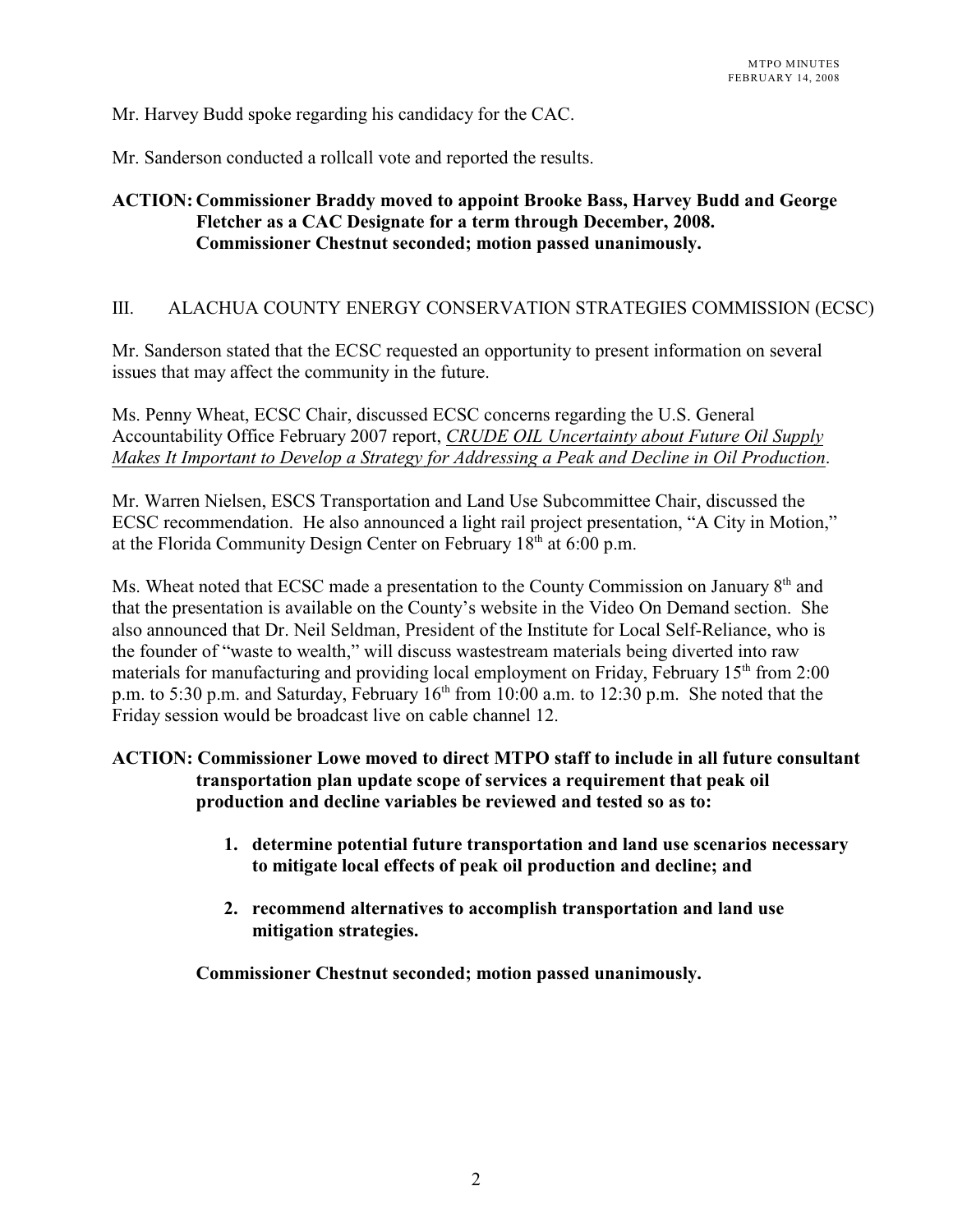## IV. YEAR 2025 LONG RANGE TRANSPORTATION PLAN UPDATE- ALTERNATIVE NETWORKS

Mr. Sanderson stated that the MTPO needs to update its Long Range Transportation Plan (LRTP) by November, 2010. He said that the MTPO, at an upcoming meeting will approve a scope of services for the next plan update. He noted that the scope of work needs to identify future transportation networks that will be tested and evaluated. He discussed the MTPO Advisory Committee recommendations and answered questions.

Mr. Sanderson informed the MTPO that none of the recommended networks include the testing and evaluation of a beltway road around the City of Gainesville. He noted that Senator Stephen Oelrich's staff was informed that the beltway was not being recommended by the MTPO Advisory Committees at today's meeting.

Chair Pinkoson stated that he send a letter to Senator Oelrich explaining why a beltway was not being tested and evaluated as a plan update alternative.

## **ACTION: Commissioner Lowe moved to approve the four recommended future transportation networks listed in Exhibit 1 for testing and evaluation in the next plan update, and in addition:**

- **1. include in the fourth alternative network the consideration of innovative demand management techniques, such as congestion pricing, high occupancy vehicle (HOV) lanes, park-and-ride facilities and ridesharing programs;**
- **2. include a study of bicycle and pedestrian transportation facility needs as part of the Year 2035 Long Range Transportation Plan Update; and**
- **3. include bicycle and pedestrian activity data by traffic analysis zone (TAZ) in the Year 2035 Long Range Transportation Plan Update final report.**

# **Commissioner DeLaney seconded; motion passed unanimously.**

# VI. NEXT MTPO MEETING

Mr. Sanderson stated that the next MTPO meeting is scheduled for March 13th. He said that the MTPO would be receiving a presentation on the Urban Village at the April 10th meeting.

# It was a consensus of the MTPO to meet on March 13<sup>th</sup>.

## VII. COMMENTS

# A. MTPO MEMBER COMMENTS

A member of the MTPO discussed a County Public Works staff letter regarding the SE  $35<sup>th</sup>$ Terrace and Hawthorne Road intersection. He noted that the letter requested a flashing beacon or traffic signal. He requested a traffic study for this intersection to address crashes and other safety concerns.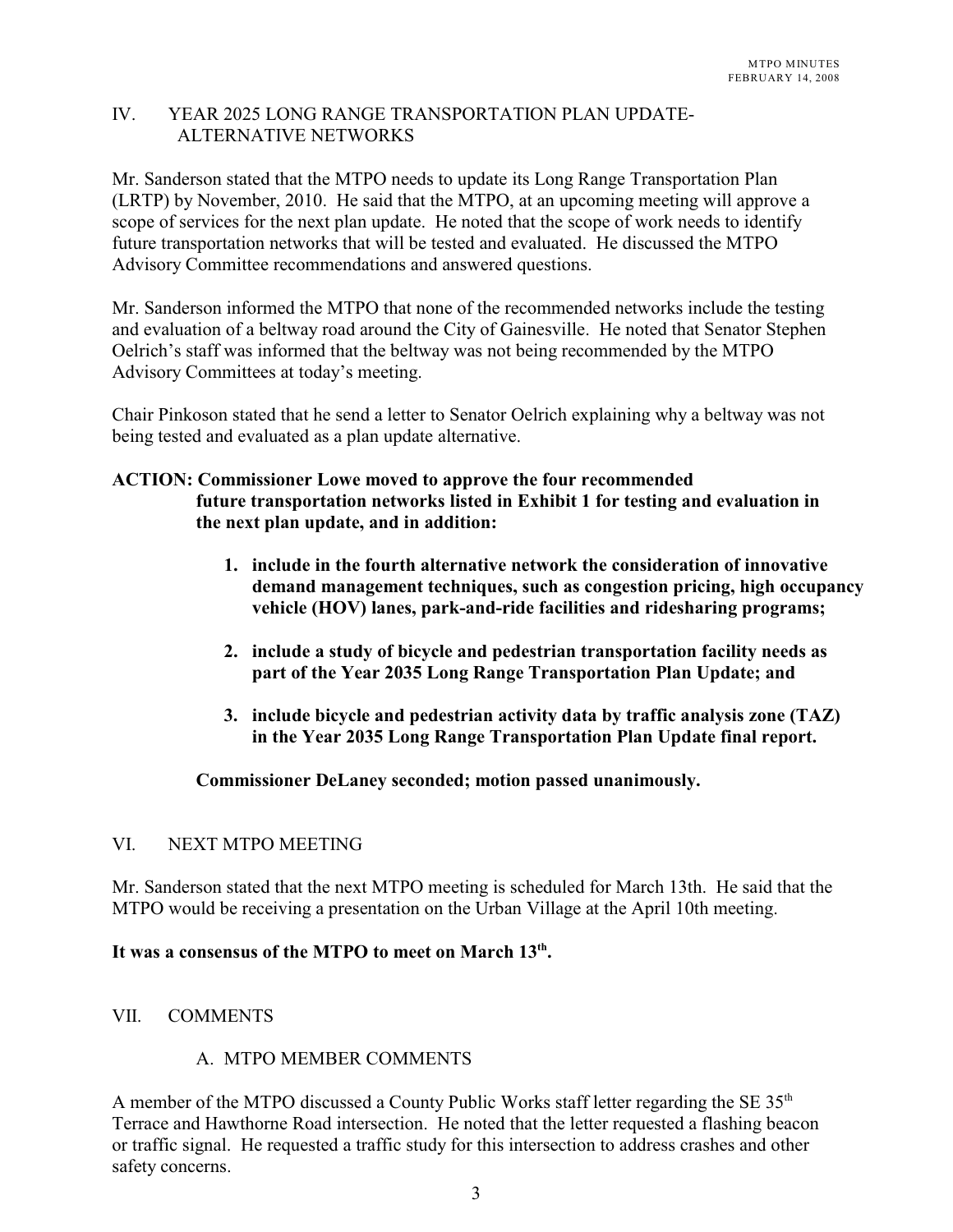Mr. Bennett noted that FDOT District Traffic Operations staff has already initiated a traffic study to determine whether a traffic signal is warranted for this intersection. He added that FDOT would also look into other alternatives to mitigate crashes at this intersection. He said that once the study is completed, FDOT staff would report back to the MTPO.

# B. CITIZENS COMMENTS

Mr. John Butler discussed his concerns regarding traffic congestion on NW  $34<sup>th</sup>$  Street and the need for turnlanes, busbays and sidewalk replacement.

A member of the MTPO noted that NW 34<sup>th</sup> Street is a State Road. She discussed a MTPO letter to FDOT requesting some modifications to NW 34<sup>th</sup> Street.

Mr. Bennett noted that there is a scheduled resurfacing project. He said that the turnlanes requested by the MTPO is outside the scope of the project. He added that the asphalt path was not constructed by FDOT, although it is in the FDOT right-of-way. He noted that the NW  $34<sup>th</sup>$  Street modification project is the fourth priority in the MTPO Livable Community Reinvestment Plan. He added that the MTPO's first priority, the Traffic Management System, was just fully funded.

A member of the MTPO asked if FDOT removed the asphalt path and could the City build the sidewalk. Mr. Bennett stated that FDOT Maintenance Office could remove the sidewalk. He said that he would investigate whether the sidewalk could be replaced and report back to Mr. Butler and the MTPO.

A member of the MTPO asked if the gax tax-funded projects list was on the County's website. Mr. Randall Reid, Alachua County Manager, stated that the gax tax-funded projects list would be placed on the County's website if it is not there already.

# C. CHAIR'S REPORT

Chair Pinkoson suggested that MTPO members limit discussion on agenda items to three minutes. He also suggested that if members have questions regarding meeting packet materials, they contact MTPO staff prior to the meeting for answers.

# ADJOURNMENT

Chair Pinkoson adjourned the meeting at 4:52 p.m.

Date Cynthia Moore Chestnut, Secretary/Treasurer

\_\_\_\_\_\_\_\_\_\_\_\_\_\_\_\_\_\_\_\_\_\_\_\_\_\_\_\_\_\_\_\_ \_\_\_\_\_\_\_\_\_\_\_\_\_\_\_\_\_\_\_\_\_\_\_\_\_\_\_\_\_\_\_\_\_\_\_\_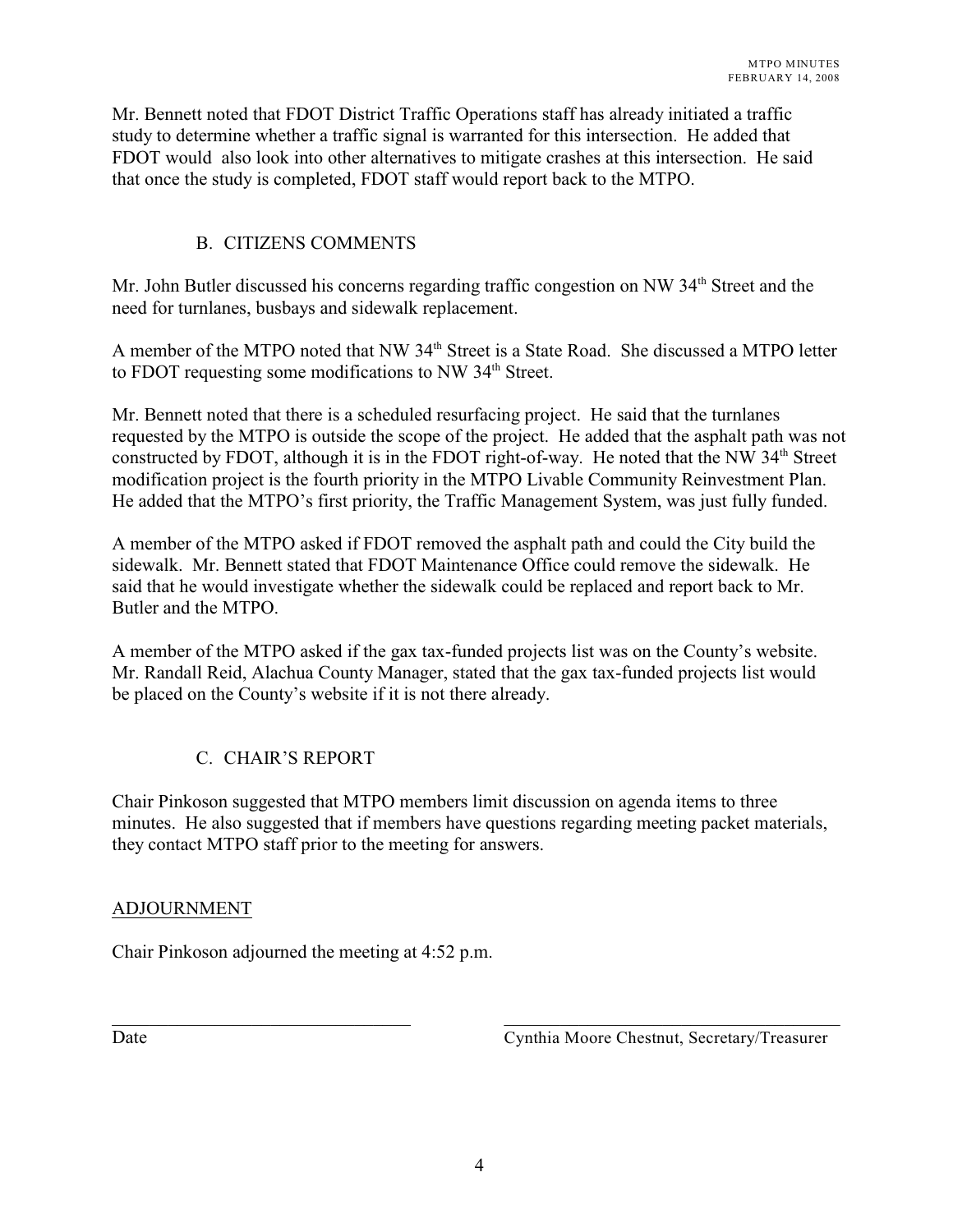# **EXHIBIT 1**

# **YEAR 2035 ALTERNATIVE NETWORKS LONG RANGE TRANSPORTATION PLAN UPDATE**

| <b>TEST</b>    | <b>TITLE</b>                               | <b>DESCRIPTION</b>                                                                                                                                                                                                                                                                                                                                                                                                                                               |  |
|----------------|--------------------------------------------|------------------------------------------------------------------------------------------------------------------------------------------------------------------------------------------------------------------------------------------------------------------------------------------------------------------------------------------------------------------------------------------------------------------------------------------------------------------|--|
| $\mathbf{1}$   | <b>Transit Emphasis</b>                    | a mix of highway and transit solutions, but will primarily<br>consider transit related modifications. This network<br>alternative will include some highway modifications, but<br>will consist primarily of a future bus rapid transit system,<br>new and/or extended regular and express bus routes, bus<br>ways and other transit related modifications.                                                                                                       |  |
| $\overline{2}$ | <b>Highway Emphasis</b>                    | a mix of highway and transit solutions, but will primarily<br>consider highway related modifications that expand the<br>grid network of roads. This network alternative will<br>include transit modifications, but will consist primarily of<br>new roads or projects that add capacity to existing roads.<br>This alternative will also include the projects in the<br>currently adopted Year 2035 Livable Communities<br>Reinvestment Plan Cost Feasible Plan. |  |
| 3              | <b>Transit Emphasis Plus</b><br>Light Rail | a mix of highway and transit solutions, but will primarily<br>consider transit related modifications. This network<br>alternative will include some highway modifications, but<br>will consist primarily of a future bus rapid transit system,<br>new and/or extended regular and express bus routes, bus<br>ways and other transit related modifications. In this<br>alternative network, a future light rail system will be<br>tested and evaluated.           |  |
| 4              | Hybrid                                     | Effective Combinations of Tests 1, 2 and 3                                                                                                                                                                                                                                                                                                                                                                                                                       |  |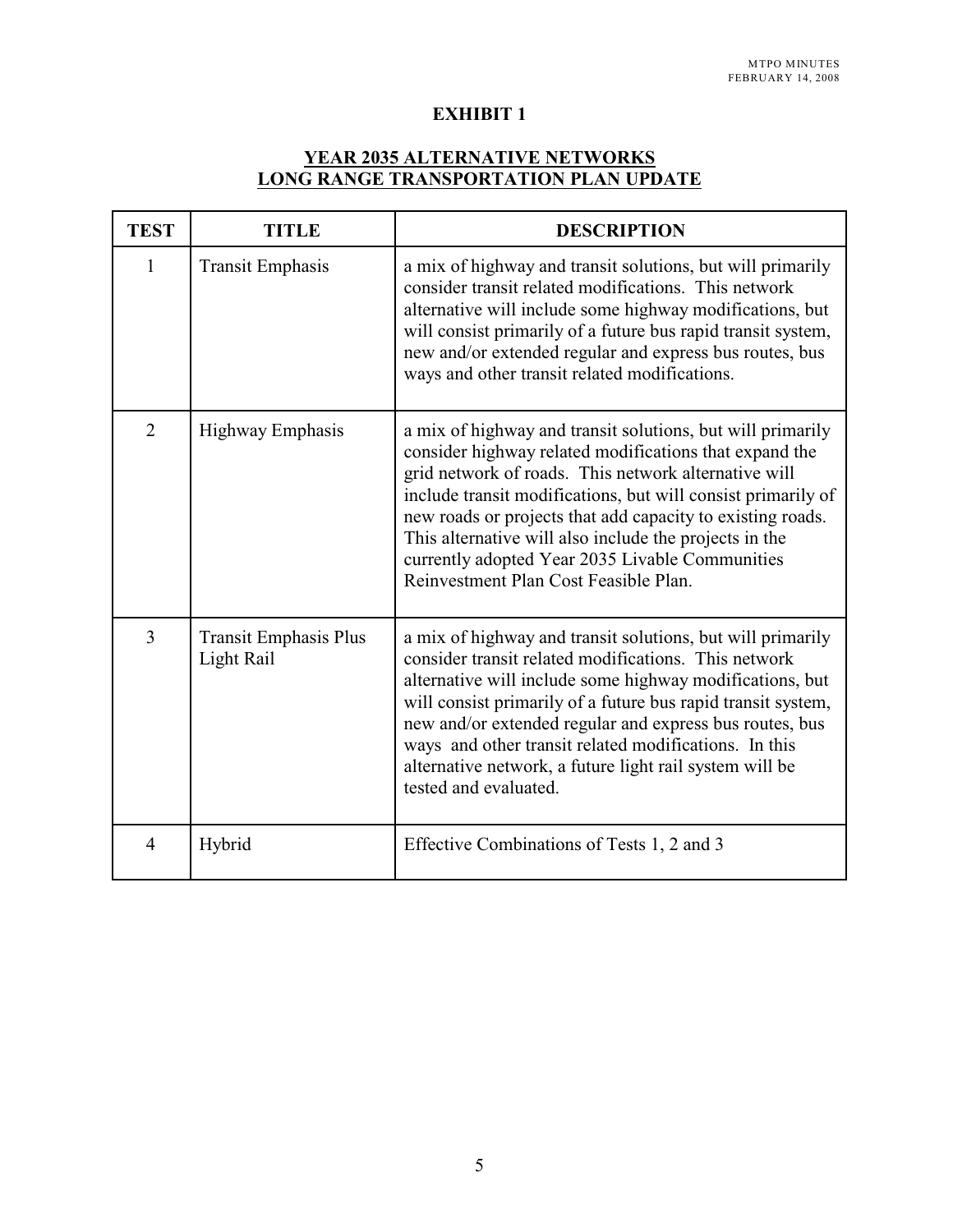# **EXHIBIT A**

| <b>Interested Citizens</b> | Alachua County    | <b>City of Gainesville</b> |
|----------------------------|-------------------|----------------------------|
| Harvey Budd                | Dave Cerlanek     | Russ Blackburn             |
| John Butler                | Michael Fay       | Paul Folker                |
| Rachel Henry               | Kathy Pagan       | Jesus Gomez                |
| Mike Iguina                | Randall Reid      | Debbie Leistner            |
| Warren Nielsen             | Mark Sexton       | Doug Robinson              |
| Penny Wheat                | Jennifer Spagnoli | Teresa Scott               |

**Florida Department of Transportation**

Karen Taulbee

\* By telephone

.

l

# Provided written comments

T:\Mike\em08\mtpo\minutes\feb14.wpd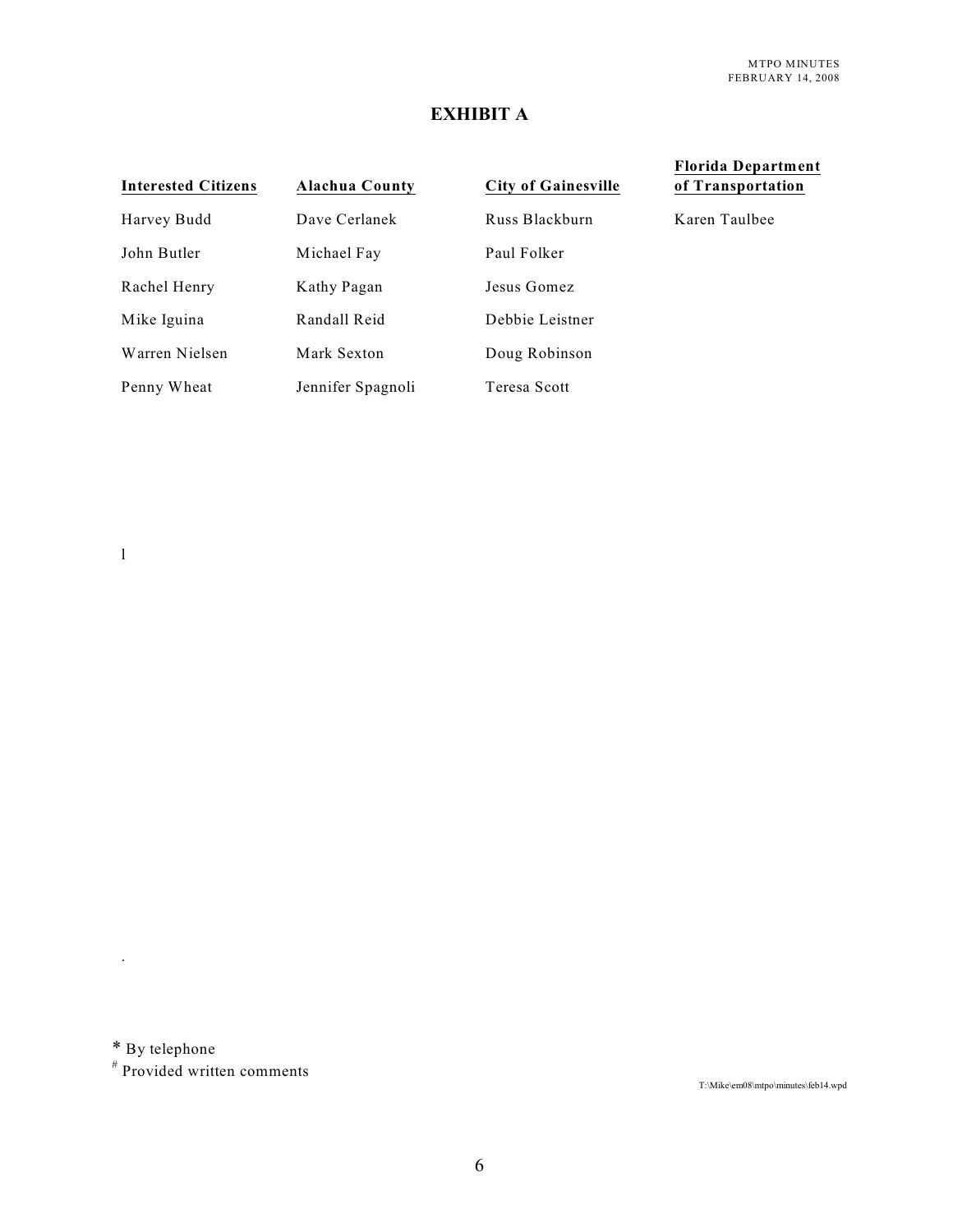

2009 N.W. 67 PLACE, SUITE A, GAINESVILLE, FLORIDA 32653-1603 (352) 955-2200 **SUNCOM 625-2200** FAX (352) 955-2209

## **CONSENT AGENDA METROPOLITAN TRANSPORTATION PLANNING ORGANIZATION FOR THE GAINESVILLE URBANIZED AREA**

**Jack Durrance Auditorium Thursday, 3:00 p.m. Alachua County Administration Building February 14, 2008 Gainesville, Florida**

#### **STAFF RECOMMENDATION**

#### **Page**  $\overset{\text{#9}}{ }$  **CA. 1 MTPO Minutes- December 13, 2007 APPROVE MINUTES**

This set of MTPO minutes is ready for review

**Pagea 2 • Citizen Advisory Committee- Proposed APPROVE PROCEDURES** Page #21  **Procedures To Fill Vacant Positions**

> These proposed procedures will allow the MTPO to appoint up to three CAC member designates who would automatically fill vacant CAC positions

## **Page #25** CA. 3 Airport Access Road- 30 Percent Plans **APPROVE STAFF**

# **RECOMMENDATION**

Gainesville Regional Airport officials have submitted 30 percent design plans for review and comment

# Page  $*51$  CA. 4 Bus Rapid Transit Feasibility Study and **APPROVE STAFF System Master Plan RECOMMENDATIONS**

Regional Transit System (RTS) staff are asking the MTPO to approve the enclosed scope and review procedures

Page #61 CA. 5 Joint Certification Statement **AUTHORIZE CHAIR TO SIGN** 

The Florida Department of Transportation is recommending that the MTPO planning process be certified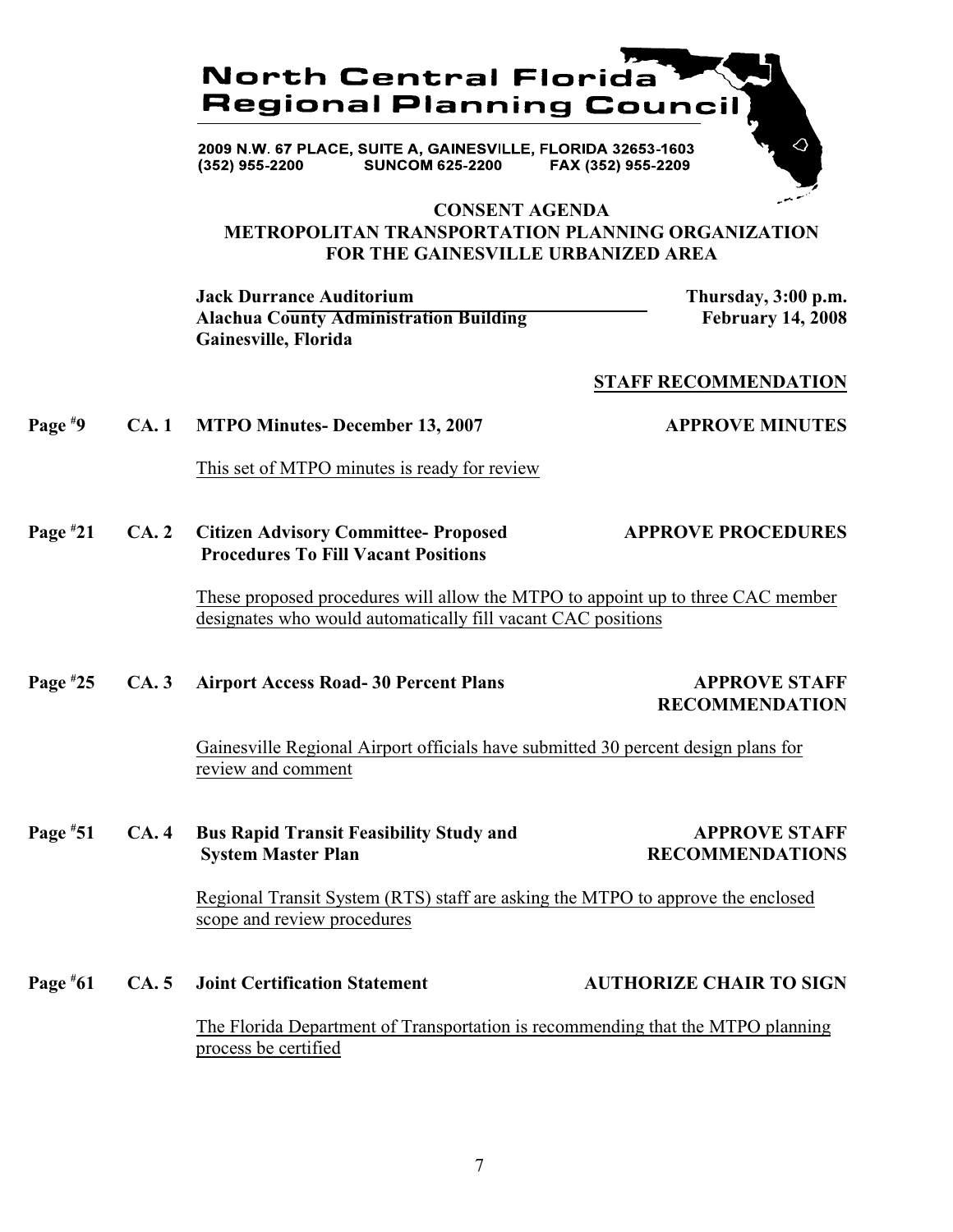| Page $*63$                                                                                                                                     | CA.6        | Archer Braid Bicycle/Pedestrian Corridor<br><b>Design Study</b>                                                     | <b>APPROVE STAFF</b><br><b>RECOMMENDATION</b> |  |
|------------------------------------------------------------------------------------------------------------------------------------------------|-------------|---------------------------------------------------------------------------------------------------------------------|-----------------------------------------------|--|
|                                                                                                                                                |             | The MTPO contracted with the Community Design Center to prepare this Study                                          |                                               |  |
| Page $*99$                                                                                                                                     | <b>CA.7</b> | <b>Transportation Improvement Program (TIP)</b><br><b>Amendment- Wheelchair Securement Equipment</b>                | <b>APPROVE STAFF</b><br><b>RECOMMENDATION</b> |  |
|                                                                                                                                                |             | The MTPO needs to amend the TIP to include this project                                                             |                                               |  |
| Page #105                                                                                                                                      | <b>CA.8</b> | <b>Charrettes</b>                                                                                                   | <b>APPROVE STAFF RECOMMENDATION</b>           |  |
|                                                                                                                                                |             | The City Commission will not be providing the MTPO with charrette funding for<br>Fiscal Year 2008                   |                                               |  |
| Page $*109$                                                                                                                                    | CA.9        | <b>Transportation Disadvantaged Board</b><br><b>Member Appointment</b>                                              | <b>APPOINT MR. BAKER</b>                      |  |
|                                                                                                                                                |             | Mr. Baker was the only person to apply for this vacant position                                                     |                                               |  |
| Page #115 CA. 10 Transportation Disadvantaged Program-MV<br><b>NO ACTION REQUIRED</b><br><b>Transportation's Annual Performance Evaluation</b> |             |                                                                                                                     |                                               |  |
|                                                                                                                                                |             | In December, the Alachua County Transportation Disadvantaged Coordinating Board<br>approved this Evaluation         |                                               |  |
| Page $*143$                                                                                                                                    |             | CA. 11 Transportation Disadvantaged Program-<br><b>Status Report</b>                                                | <b>NO ACTION REQUIRED</b>                     |  |
|                                                                                                                                                |             | The MTPO has asked for regular status reports concerning this program                                               |                                               |  |
| Page $*155$                                                                                                                                    |             | CA. 12 Regional Transit System Ridership                                                                            | <b>NO ACTION REQUIRED</b>                     |  |
|                                                                                                                                                |             | Enclosed is annual transit ridership information for 2007                                                           |                                               |  |
| Page #159                                                                                                                                      |             | CA. 13 Urban Village-Status Report                                                                                  | <b>NO ACTION REQUIRED</b>                     |  |
|                                                                                                                                                |             | The MTPO's Urban Village Subcommittee Report will be presented to the MTPO at<br>the April 10 <sup>th</sup> meeting |                                               |  |